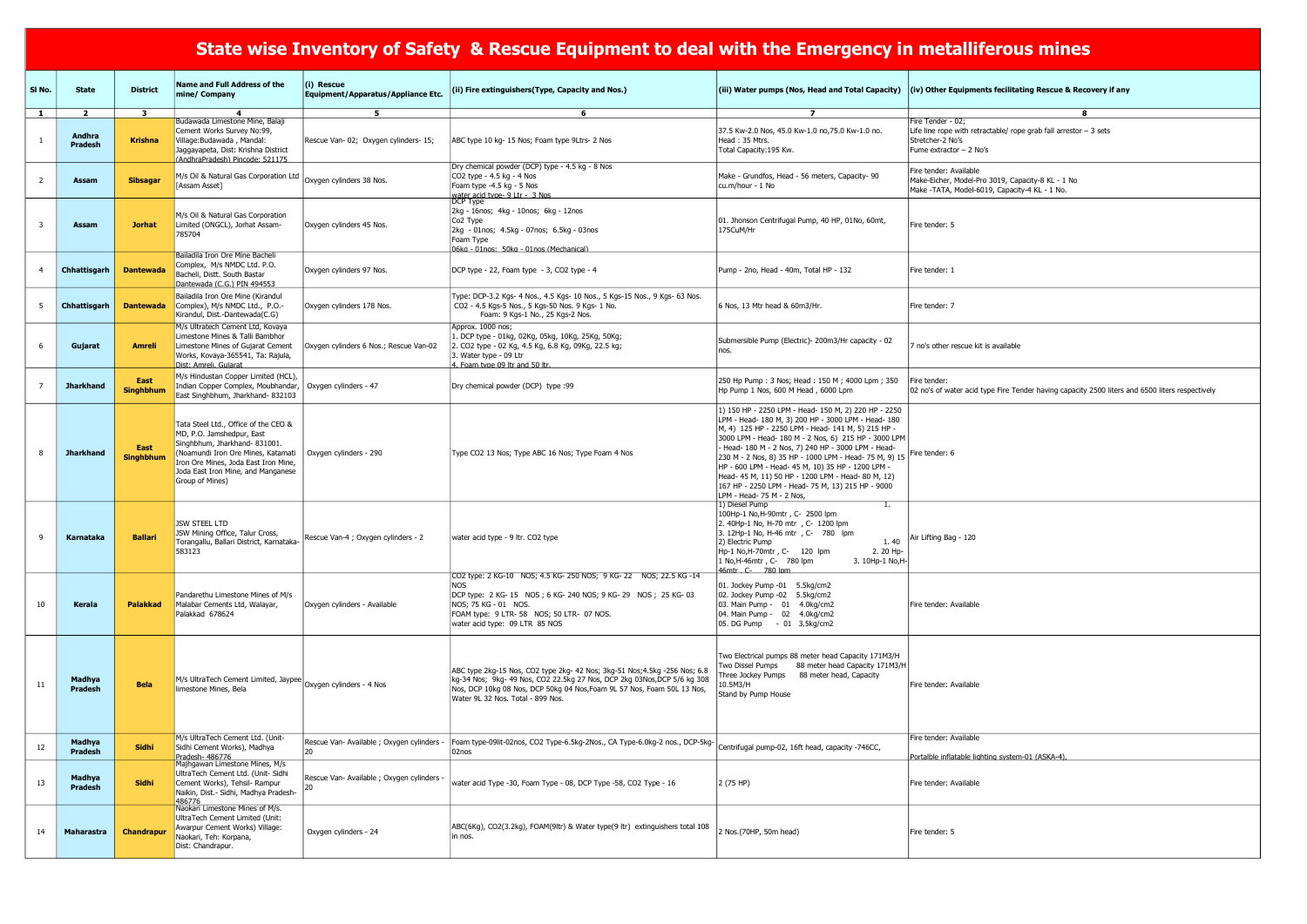| <b>metalliferous mines</b>                                                                                                                                                                |
|-------------------------------------------------------------------------------------------------------------------------------------------------------------------------------------------|
| (iv) Other Equipments fecilitating Rescue & Recovery if any                                                                                                                               |
| 8                                                                                                                                                                                         |
| Fire tender: Available<br>1No. With the Capicity of 5000 Littres Water and 500 Litters Foam.                                                                                              |
| Fire tender: 2                                                                                                                                                                            |
| Fire tender: 1                                                                                                                                                                            |
| Fire tender: Available                                                                                                                                                                    |
| Fire tender- 17;<br>Fire hydrant system                                                                                                                                                   |
| Fire tender- 1                                                                                                                                                                            |
| Fire tender-1                                                                                                                                                                             |
| Fire tender-2<br>Gotcha rescue kit - 2 Nos. self contained Breating apparatus - 2 Nos. Full body Harness - 1. Lanyard - 1.<br>Alumunium fire suit - 1. Rescue kit, TRIPODS and stretcher. |
| KERNAMANTLE ROPE 50 mtr<br>EXTENSION SLING (25 mm) LENGTH - 20 cm<br>EXTENSION SLING (25 mm) LENGTH - 50 cm<br>CONCRETE ANCHOR SLING (44 mm) (2 mtr)                                      |

CROSS ARM STRAP WITH LOOP AT ONE END & FORGED 'D' RING AT OTHER END (LENGTH 2.0 M) CROSS ARM STRAP WITH LOOP AT ONE END & FORGED 'D' RING AT OTHER END (LENGTH 0.5 M) STEEL KARABINER, TRIPLE LOCKING (23 MM OPENING) NER LENGTH 0.2 M WITH LOOPS AT BOTH ENDS WIDTH 44MM

## State wise Inventory of Safety & Rescue Equipment to deal with the Emergency in metallif

| SI No.       | <b>State</b>      | <b>District</b>                     | <b>Name and Full Address of the</b><br>mine/ Company                                                                                                                                                                                             | $(i)$ Rescue<br>Equipment/Apparatus/Appliance Etc.                                              | (ii) Fire extinguishers (Type, Capacity and Nos.)                                                                                                                                                       |                                                                                                                                                                                                                                                       | (iii) Water pumps (Nos, Head and Total Capacity) (iv) Other Equipments fecilitating Rescue & Recovery if any                                                                                                                                                                                                                                                                                                                                                                                                                                                                                                                                                                                                                                                                                                                                                                                                                                                                                |
|--------------|-------------------|-------------------------------------|--------------------------------------------------------------------------------------------------------------------------------------------------------------------------------------------------------------------------------------------------|-------------------------------------------------------------------------------------------------|---------------------------------------------------------------------------------------------------------------------------------------------------------------------------------------------------------|-------------------------------------------------------------------------------------------------------------------------------------------------------------------------------------------------------------------------------------------------------|---------------------------------------------------------------------------------------------------------------------------------------------------------------------------------------------------------------------------------------------------------------------------------------------------------------------------------------------------------------------------------------------------------------------------------------------------------------------------------------------------------------------------------------------------------------------------------------------------------------------------------------------------------------------------------------------------------------------------------------------------------------------------------------------------------------------------------------------------------------------------------------------------------------------------------------------------------------------------------------------|
| $\mathbf{1}$ | $\overline{2}$    | $\overline{\mathbf{3}}$             | $\overline{4}$                                                                                                                                                                                                                                   | 5                                                                                               | 6                                                                                                                                                                                                       | $\overline{ }$                                                                                                                                                                                                                                        | 8                                                                                                                                                                                                                                                                                                                                                                                                                                                                                                                                                                                                                                                                                                                                                                                                                                                                                                                                                                                           |
| 15           | <b>Maharastra</b> | <b>Chandrapur</b>                   | Maratha Limestone Mine of M/s<br>Ambuja Cement Ltd, Upperwahi, Dis-<br>Chandrapur                                                                                                                                                                | Oxygen cylinders - 5                                                                            | CO2 4.5 Kgs - 07.<br>DCP 10 Kgs - 02; 9 Kgs - 01; 5 Kgs - 08.<br>Foam: 9 Ltrs - 13<br>water acid 9Ltr - 03.<br>Fire Bucket - 20                                                                         | 02 Nos. 90 Kw electric pump with 360 Cu M discharge<br>and 51 Meter head, Kirloskar Make centrifugal pump.                                                                                                                                            | Fire tender: Available<br>1No. With the Capicity of 5000 Littres Water and 500 Litters Foam.                                                                                                                                                                                                                                                                                                                                                                                                                                                                                                                                                                                                                                                                                                                                                                                                                                                                                                |
| 16           | Maharastra        | <b>Nagpur</b>                       | Beldongri Mine, Nagpur District,<br>Maharashtra, M/s MOIL Limited                                                                                                                                                                                | Oxygen cylinders - 2                                                                            | water acid - 40.<br>ABC 2 kg- 07; 4 Kg- 17; 5 kg- 20; ABC 9 kg - 60.<br>CO2 2 Kg- 32; 6.8 kg -19; 9 Kg - 02.<br>DCP 10 kg- 70; 25 kg- 03; 50 kg - 08<br>Foam type 9 lit-10<br>288<br><b>TOTAL</b>       | CAPACITY<br>PUMP NAME<br>HEAD<br>Quantity<br>02 Nos.<br>1. Jockey Pump :-<br>30 M3/Hr.<br>2. Diesel Pump:-<br>88 Mtr.<br>410 M3/Hr<br>01 No.<br>300<br>3. Diesel Pump:-<br>01 No.<br>M3/Hr<br>02 Nos.<br>4. Diesel driven<br>1800 LPM<br>Trailer Pump | Fire tender: 2                                                                                                                                                                                                                                                                                                                                                                                                                                                                                                                                                                                                                                                                                                                                                                                                                                                                                                                                                                              |
| 17           | Meghalaya         | <b>East Jaintia</b><br><b>Hills</b> | M/s STAR CEMENT LTD.<br>Lumshnong (Vill./P.O./P.S.),<br>East Jaintia Hills (Distt.),<br>Meghalaya - 793 210.                                                                                                                                     | Oxygen cylinders - 40                                                                           | ABC 9 KG- 6.<br>DCP 5 KG- 4; 9 KG- 32; 25 KG- 4; 50 KG- 5.<br>Foam 9 Ltr- 7; 50 Ltr- 3<br>CO2 2 KG- 04; 4.5 KG- 18; 6.8 KG- 11; 9.8 KG- 4; 22.5 KG- 1                                                   | Jocky Pum <u>p</u><br>Head<br>Capacity<br>Nos<br>110 m<br>15 M3/Hr<br>Diesel Pump<br>Head<br>Nos<br>Capacity<br>103 m 288 M3/Hr                                                                                                                       | Fire tender: 1                                                                                                                                                                                                                                                                                                                                                                                                                                                                                                                                                                                                                                                                                                                                                                                                                                                                                                                                                                              |
| 18           | Meghalaya         | <b>East Jaintia</b>                 | Meghalaya Minerals & Mines Ltd Vill &<br>PO Lumshnong Dist East Jaintia Hills<br>Meghalaya - 793210                                                                                                                                              | Oxygen cylinders - Available                                                                    | DCP-<br>631<br>Co2-262<br>Foam- 11<br>Water-188                                                                                                                                                         | Diesel Pump -300m3/hr-2Nos<br>Diesel Pump -273m3/hr-9Nos<br>Diesel Pump -137m3/hr-12Nos<br>Jockey Pump-30m3/hr-8Nos<br>Jockey Pump-10m3/hr-12 Nos                                                                                                     | Fire tender: Available                                                                                                                                                                                                                                                                                                                                                                                                                                                                                                                                                                                                                                                                                                                                                                                                                                                                                                                                                                      |
| 19           | Meghalaya         | <b>East Khasi Hills</b>             | Lafarge Umiam Mining Pvt. Ltd.,<br>Mines Office: Nongtrai-Shella, PO:<br>Shella Bazar - 793112, East Khasi<br>Hills, Meghalaya.                                                                                                                  | Oxygen cylinders - 10                                                                           | DCP 9 Kg - 1850; 25 Kg- 160; 50Kg - 40.<br>CO2 4.5Kg -220; 6.5 Kg - 640; 3.2 Kg - 110                                                                                                                   | (Available with Fire Services Sibsagar)<br>FWP - 08, Head - 88 Meter, Discharge capacity 2250 lpm   I live version 2017<br>@ 8.8 bar<br>1. 06 Nos. water tanker ( BEML Make) with capacity 28                                                         |                                                                                                                                                                                                                                                                                                                                                                                                                                                                                                                                                                                                                                                                                                                                                                                                                                                                                                                                                                                             |
| 20           | Odisha            | <b>Jajpur</b>                       | M/s Tata Steel Mining Ltd, PO<br>Kalaragiatta, Jajpur Dist-755028<br>Odisha                                                                                                                                                                      | Oxygen cylinders - 6                                                                            | 1328 Nos. fire extingushers of DCP (4 Kg, 4.5 Kg, 9 Kg), Mechanical<br>Foam (09 Lit & 45 Lits) water acid type (2 Kg, 4.5 Kg, 9 Kg).                                                                    | (110 Cub. M/ Hour) @ 2900 rpm pipe arrangement with Fire tender- 1<br>55 M head.<br>2. 01 No. 500 LPM capacity & 100 M Head.<br>3.02 No. 9 KL Capacity.                                                                                               |                                                                                                                                                                                                                                                                                                                                                                                                                                                                                                                                                                                                                                                                                                                                                                                                                                                                                                                                                                                             |
| 21           | Odisha            | <b>Jajpur</b>                       | M/s. Indian Metals and Ferro Alloys<br>Ltd.(IMFA), , Kaliapani, Jajpur-755028<br>(ODISHA)                                                                                                                                                        | Self Contained Breathing Apparatus-17<br>Reviving Apparatus-3<br>Oxvgen cylinders - 5           | 296                                                                                                                                                                                                     | 2 Nos                                                                                                                                                                                                                                                 | Fire tender- 1                                                                                                                                                                                                                                                                                                                                                                                                                                                                                                                                                                                                                                                                                                                                                                                                                                                                                                                                                                              |
| 22           | Odisha            | <b>Khordha</b>                      | M/s. ODISHA MINING CORPORATION<br>LTD.,<br>OMC HOUSE, BHUBANESWAR-<br>751001                                                                                                                                                                     | Oxygen cylinders - 13                                                                           | DCP (SP) 6 Kg = 70 Nos. Cof/4.5 Kg - 62 Nos. water acid 9 Ltr - 12 Nos. Foam<br>9 Ltr - 8 Nos. Dcp 50 Kg- 1 Nos. Fire Bucket stand - 11 Nos.<br>Total - 153 Nos. fire extinguisher.                     | Fire tender water pump - 1 Nos. (Capacity - 2250 lpm)                                                                                                                                                                                                 | Fire tender-2<br>Gotcha rescue kit - 2 Nos. self contained Breating apparatus - 2 Nos<br>Alumunium fire suit - 1. Rescue kit, TRIPODS and stretcher.                                                                                                                                                                                                                                                                                                                                                                                                                                                                                                                                                                                                                                                                                                                                                                                                                                        |
| 23           | Rajasthan         | <b>Ajmer</b>                        | HINDUSTAN ZINC LIMITED, Kayad<br>Mines , P.O. Kayad Village, Ajmer, Dist.<br>Ajmer-305023, Tel. No.:- 0145-6626-<br>231, Website:<br>www.vedantaresources.com, Regd.<br>Office: Yashad Bhawan , Udaipur- 313   Oxygen cylinders - 5<br>004 (Raj) | Self Contained Breathing Apparatus-21<br>Nos;<br>Reviving Apparatus-3                           | 1328 Nos. fire extingushers of<br>DCP (4 Kg, 4.5 Kg, 9 Kg), Mechanical<br>Foam (09 Lit & 45 Lits)<br>water acid CO2 (2 Kg, 4.5 Kg, 9 Kg)                                                                | Fire hydrant systems installed in plants:<br>1. Wet Plant - main pumps - 3 nos., head - 145 mterts,<br>tank capacity - 1.76 lakh liters)<br>2. Dry Plant - main pumps - 2 nos., head - 136 meters<br>70 meters tank capacity - 1.0 lakh liters.       | KERNAMANTLE ROPE 50 mtr<br>EXTENSION SLING (25 mm) LENGTH - 20 cm<br>EXTENSION SLING (25 mm) LENGTH - 50 cm<br>CONCRETE ANCHOR SLING (44 mm) (2 mtr)<br>ANCHOR SLING (1 mts)<br>CROSS ARM STRAP WITH LOOP AT ONE END & FORGED 'D' RING<br>CROSS ARM STRAP WITH LOOP AT ONE END & FORGED 'D' RING<br>STEEL KARABINER, TRIPLE LOCKING (23 MM OPENING)<br><b>STEEL SCREW KARABINER</b><br>WEBBING COWS TAIL LENGTH 0.2 M WITH LOOPS AT BOTH END<br><b>DESCENDER PN410</b><br>ADJUSTABLE WEBBING FOOT LOOP<br>STEEL KARABINER, TRIPLE ACTION (40 kN)<br>5-POINT TOWER HARNESS (without Lanyard)<br>TWISTED ROPE DOUBLE LANYARD WITH ENERGY ABSORBER<br>WORK POSITIONING LANYARD WITH GRIP ADJUSTER<br><b>EVACUATION TRIANGLE (Rescue Strope)</b><br><b>RESCUE STRETCHER</b><br>KIT BAG (BIG)<br>ANCHORAGE WEBBING SLING (Endless Loop) LENGTH- 1.5 mtr<br>TANDEM PULLEY (Required for Operations Level- II)<br>SAR Descender (SAR A-B) (Imported product)<br>RG 07 (Blocker) ROCKER<br>Quad Pod |
| 24           | Rajasthan         | <b>Bhilwara</b>                     | M/S Hindustan Zinc Limited, P.O:<br>Agucha, District - Bhilwara<br>Pin: 311022. Arun Misra, Owner<br>0294 - 6604101;7205000180<br>Sanjay Kumar Sharma, Agent<br>01483 - 243175; 8003097074<br>Sachin M. Deshmukh, Manager                        | Self Contained Breathing Apparatus-12<br>Nos;<br>Reviving Apparatus-1<br>Oxygen cylinders - 100 | 372 Nos. fire extingushers of ABC 359 Nos. (500 GM, 1 Kg, 2 KG, 3 KG, 4 Kg, 5  100 HP (2 Nos ,30 Metre, Jajang Iron Ore Block)<br>Kg, 6 Kg, 10 Kg & 25 Kg),<br>Kg & 2.5 Kg)<br>Foam (09 Liters 1 Nos.). | CO2 12 Nos. (10 Kg, 4.5   10 HP (1 Nos, 15 Metre, Nuagaon Iron Ore Block)<br>5 HP (2 Nos, 15 Metre, Nuagaon Iron Ore Block)                                                                                                                           | Fire tender- 1                                                                                                                                                                                                                                                                                                                                                                                                                                                                                                                                                                                                                                                                                                                                                                                                                                                                                                                                                                              |
| 25           | Rajasthan         | <b>Chittorgarh</b>                  | 01483 - 243933: 9799174999<br>M/s UltraTech Cement Limited, Unit:<br>Aditya Cement Works, Adityapuram,<br>Shambhupura, Distt. Chittorgarh, Raj.<br>312622                                                                                        | Oxygen cylinders - 22                                                                           | 1) ABC-2Kg-106NOS, 2)ABC-5Kg-5NOS, 3)ABC-9Kg-97NOS, 4)ABC-50Kg-5NOS,<br>5)Clean agent-2Kg-2nos, 6)CHPS water acidmist-6Ltr-4nos, 7)Co2-4.5Kg-8nos,<br>8)Co2-22.5Kg-1nos, 9)Luncher-4Kg-1nos             |                                                                                                                                                                                                                                                       | Fire tender-2                                                                                                                                                                                                                                                                                                                                                                                                                                                                                                                                                                                                                                                                                                                                                                                                                                                                                                                                                                               |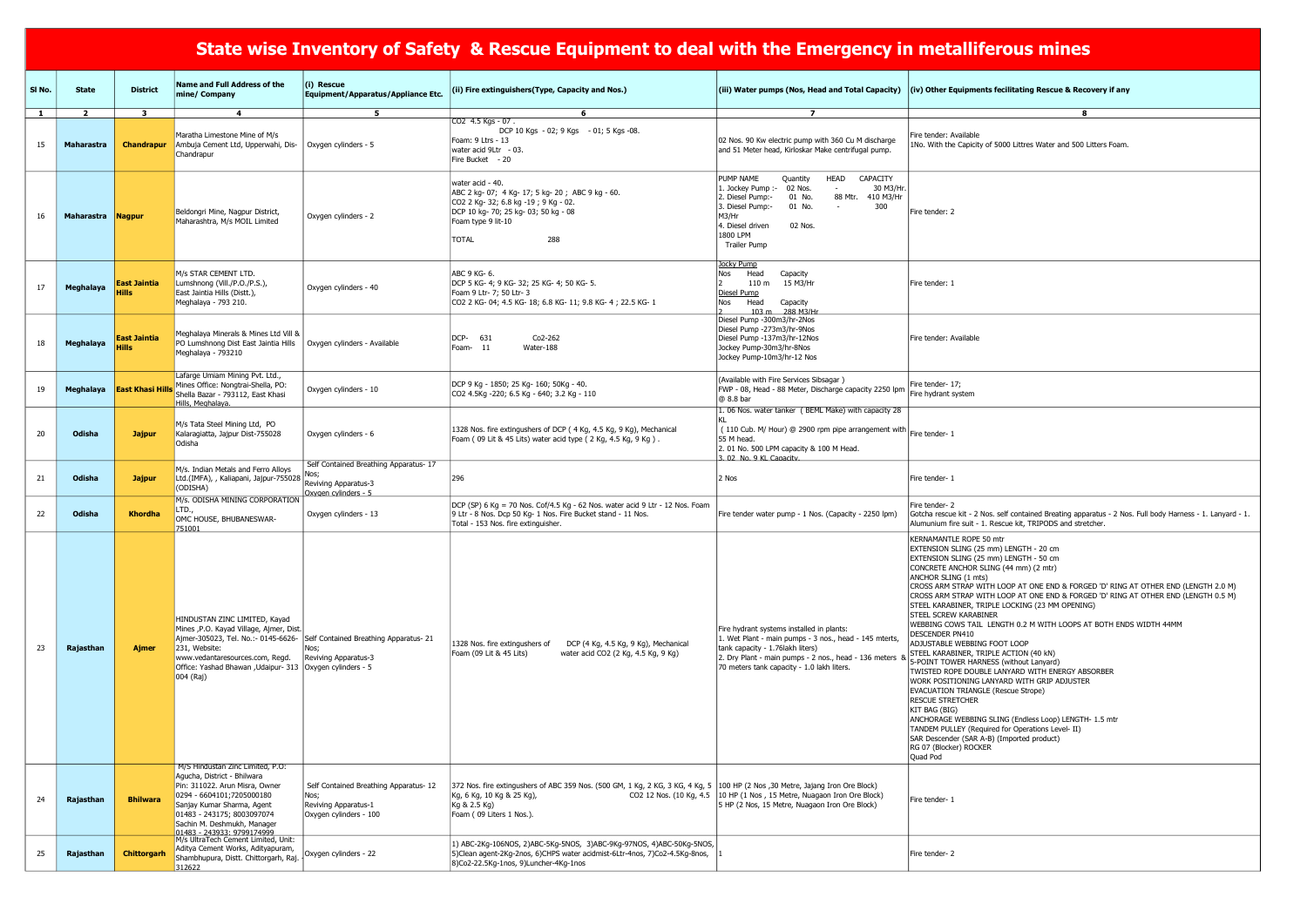## State wise Inventory of Safety & Rescue Equipment to deal with the Emergency in metalliferous mines

| 1. Hydraulic Ram, Lukas brand; 2. Hydraulic Cutter/ Spreader, Lukas brand<br>3. Rescue Saw, Flex brand; 4. Strong Arm, Lukas brand                        |  |
|-----------------------------------------------------------------------------------------------------------------------------------------------------------|--|
| 5. Pneumatic lifting bags; A. 101.6tn, 4 nos; B. 33.3tn, 2 nos Vetter brand                                                                               |  |
| <b>Fire Rescue Items:</b>                                                                                                                                 |  |
| 1. TIX500 thermal imaging camera, fluke brand                                                                                                             |  |
| 2. 2 nos water mist fire extinguisher, 9lts each, Aska brand                                                                                              |  |
| Other rescue items:                                                                                                                                       |  |
| 1. Automated external defibrillators (AED) machine; 2. Spine board stretcher, 2nos<br>3. Immobilizer set with spine support; 4. Telescopic ladder, 14 ft. |  |

#### $\alpha$  Confined Space Rescue Items:

1. Full body harness, 4nos; 3. 50mtr polyamide rope, 4nos ppe, 2nos; 5. Descender, 2nos; 6. Ascender, 2nos; 7. Blocker, 2nos 8. Work positioning lanyard, 4nos; 10. Extension sling, 10nos;

| SI No.       | <b>State</b>   | <b>District</b>    | <b>Name and Full Address of the</b><br>mine/ Company                                                                                                                                                | (i) Rescue<br><b>Equipment/Apparatus/Appliance Etc.</b>                                                         | (ii) Fire extinguishers(Type, Capacity and Nos.)                                                                                                                                                                                             | (iii) Water pumps (Nos, Head and Total Capacity)                                                                                                                                                                                                                                                                                                                                                                                                                                                                                                          | $\vert$ (iv) Other Equipments fecilitating Rescue & Rec                                                                                                                                                                                                                                                                                                                                                                                                                                                                                                                                                                                                                                                                                                                |
|--------------|----------------|--------------------|-----------------------------------------------------------------------------------------------------------------------------------------------------------------------------------------------------|-----------------------------------------------------------------------------------------------------------------|----------------------------------------------------------------------------------------------------------------------------------------------------------------------------------------------------------------------------------------------|-----------------------------------------------------------------------------------------------------------------------------------------------------------------------------------------------------------------------------------------------------------------------------------------------------------------------------------------------------------------------------------------------------------------------------------------------------------------------------------------------------------------------------------------------------------|------------------------------------------------------------------------------------------------------------------------------------------------------------------------------------------------------------------------------------------------------------------------------------------------------------------------------------------------------------------------------------------------------------------------------------------------------------------------------------------------------------------------------------------------------------------------------------------------------------------------------------------------------------------------------------------------------------------------------------------------------------------------|
| $\mathbf{1}$ | $\overline{2}$ | $\mathbf{3}$       | 4                                                                                                                                                                                                   | 5                                                                                                               | 6                                                                                                                                                                                                                                            | $\overline{7}$                                                                                                                                                                                                                                                                                                                                                                                                                                                                                                                                            | -8                                                                                                                                                                                                                                                                                                                                                                                                                                                                                                                                                                                                                                                                                                                                                                     |
| 26           | Rajasthan      | <b>Chittorgarh</b> | M/s. J.K. Cement works, Nimbahera &<br>Mangrol, District-Chittorgarh<br>(Rajasthan)                                                                                                                 | Oxygen cylinders - 11                                                                                           | 174                                                                                                                                                                                                                                          | 11 nos pumps with total capacity 1475 HP                                                                                                                                                                                                                                                                                                                                                                                                                                                                                                                  | Fire tender- 4<br>Air Lifting Bag-2                                                                                                                                                                                                                                                                                                                                                                                                                                                                                                                                                                                                                                                                                                                                    |
| 27           | Rajasthan      | Rajsamand          | Rajpura-Dariba Mines<br>M/s Hindustan Zinc Limited (HZL),<br>Dariba, Railmagra, Rajsamand,<br>Rajasthan-313211                                                                                      | Self Contained Breathing Apparatus- 30<br>Nos;<br>Reviving Apparatus-6<br>Oxygen cylinders - 21<br>Rescue Van-1 | Water acid, CO2, Foam, DCP and ABC, Capacity- 2 to 50 kg and 50 nos.,                                                                                                                                                                        | 03 nos. pumps, capacity-150 HP each & Head 45 mtr                                                                                                                                                                                                                                                                                                                                                                                                                                                                                                         | Fire tender- 4; Air Lifting Bag-1<br><b>Road Crash Rescue Items:</b><br>1. Hydraulic Ram, Lukas brand; 2. Hydraulic Cutter/ S<br>3. Rescue Saw, Flex brand; 4. Strong Arm, Lukas bran<br>5. Pneumatic lifting bags; A. 101.6tn, 4 nos; B. 33.3tr<br><b>Fire Rescue Items:</b><br>1. TIX500 thermal imaging camera, fluke brand<br>2. 2 nos water mist fire extinguisher, 9lts each, Aska b<br><b>Other rescue items:</b><br>1. Automated external defibrillators (AED) machine; 2.<br>3. Immobilizer set with spine support; 4. Telescopic la<br>Working at Height & Confined Space Rescue Ite<br>Folding strecher, 1no; 2. Full body harness, 4nos; 3<br>4. 109mtr polyamide rope, 2nos; 5. Descender, 2nos;<br>3. Lanyard Rope, 6nos; 9. Work positioning lanyard, 4 |
| 28           | Rajasthan      | <b>Sirohi</b>      | UltraTech Nathdwara Cement Ltd.<br>Pindwara. Distt: Sirohi                                                                                                                                          | Oxygen cylinders - 2                                                                                            | Seven types of Fire Extinguisher (Halotron, Co2 Fire, Water Co2, Foam, DCP and<br>ABC, Capacity -2 to 50 kg and 20 Nos.)                                                                                                                     | 120 HP Capacity - 4 Nos. (125 mtr head), 75 HP High<br>Head Capacity - 15 Nos. (80 mtr head), 75 HP Low Head   Fire tender- Available<br>Capacity - 8 Nos. & 40 HP Capacity - 10 Nos.                                                                                                                                                                                                                                                                                                                                                                     |                                                                                                                                                                                                                                                                                                                                                                                                                                                                                                                                                                                                                                                                                                                                                                        |
| 29           | Rajasthan      | <b>Udaipur</b>     | Zawar Group of Mines<br>M/s Hindustan Zinc Limited, Udaipur<br>Rajasthan 313901                                                                                                                     | Self Contained Breathing Apparatus- 15<br>Reviving Apparatus-3<br>Oxvgen cylinders - 32                         | 917 Nos. Plant, Mines and Colony (Water, Foam, Mech. Foam & CO2)                                                                                                                                                                             | 1 Nos. - 2500KL & 1 No. - 30000 KL                                                                                                                                                                                                                                                                                                                                                                                                                                                                                                                        | Fire tender-2                                                                                                                                                                                                                                                                                                                                                                                                                                                                                                                                                                                                                                                                                                                                                          |
| 30           | Tamilnadu      | <b>Ariyalur</b>    | UltraTech Cement Ltd., Reddipalyam<br>Cement Works, Reddipalyam (Post)<br>Ariyalur (Tq & Dt) - 621704                                                                                               | Oxygen cylinders - 6                                                                                            | Water-6, Foam-57; Co2-356; DCP-284; ABC- 148; Total: 851                                                                                                                                                                                     | Main Pump<br>Nos<br>Head<br>Capacity<br>268<br>756 M3/Hr<br>ا ج<br>Diesel Pump<br>Head<br>Capacity<br>Nos<br>188<br>585 M3/HR                                                                                                                                                                                                                                                                                                                                                                                                                             | Fire tender-1                                                                                                                                                                                                                                                                                                                                                                                                                                                                                                                                                                                                                                                                                                                                                          |
| 31           | Tamilnadu      | <b>Mylapore</b>    | The Ramco Cements Limited, Auras<br>Corporate Centre, Dr. RadhaKrishnan   Oxygen cylinders - 12<br>Salai, Mylapore-600 004.                                                                         |                                                                                                                 | All Stored Pressure Type Fire Extinguisher-ABC-5/6Kg,Foam-9 Liter,DCP-6kg,Co2-Water Hydrant Line Pressure Maintain-7.5 Kg. Water,<br>Total - 1478, Nos ( 699 at NBH @779 at MGR)<br>6/9kg.                                                   | A- Main Pump, 7.5Hp B-Jokey Pump, 4.5<br>Hp C-Deisel Pump, 72 Hp/24 Hour's Automation System.<br>Tank Capacity-300000 gal, Installation capacity of Mines<br>Dewatering pumps in Different Mines are 5 Nos , 150 HP<br>& 8 Nos 40 HP Electrical submersible Pums.                                                                                                                                                                                                                                                                                         | Fire tender- 4;<br>A. Grip Descender<br>. Karabiner Hook<br>C.Fall Arrester Hook<br>D.Forked Lanyard Hook<br>E. Full Body Harness F.Anchorage/Kernmantle Rope<br>G.Fall Arrester Block<br>H. Portable Structure<br>$R$ A Set                                                                                                                                                                                                                                                                                                                                                                                                                                                                                                                                           |
| 32           | Tamilnadu.     | <b>Salem</b>       | M/S The India Cements Limited,<br>Sankari west, Salem(D.T), Tamilnadu.<br>(Karumapurathanur Limestone Mine &<br>Veerachipalayam Limestone Mine)                                                     | Oxygen cylinders - 1                                                                                            | DCP-6kg-650 No.,<br>DCP-10kg- 306 No.,<br>DCP-50kg-90No.,<br>CO2-9kg-92 No.,<br>Mechanical Foam-10Ltr-10No.,<br>Mechanical Foam-50Ltr-8No.,                                                                                                  | i). Diesel engine driven pump-2 No. Capacity- 273 M3<br>/hr, 171 M3 /hr. Head 105 M., head 110. M at SK Mine<br>ii). Electrically driven main pump 3 No. Capacity- (1) 273<br>M3 /hr, head 105 M. (2) 171 M3 /hr., head 110 M at SK<br>iii). Electrically driven jockey pump 4 No. Capacity- (1) 15<br>M3 /hr, head 105 M (3) 09 M3/hr., head 115. M at SK<br>iv). Electrically driven Main pump 1 No. Capacity- (1) 150<br>M3 /hr, head 80 M at RD Mine.<br>iv). Electrically driven Jockey pump 1 No. Capacity- (1)<br>80 M3 /hr, head 50 M at RD Mine. | Fire tender-1:<br>Water Canon for UG fire Fighting 7000 Ltr. Capacity at<br>Water Canon for UG fire Fighting 3500 Ltr. Capacity at                                                                                                                                                                                                                                                                                                                                                                                                                                                                                                                                                                                                                                     |
| 33           | Tamilnadu      | <b>Trichy</b>      | Amalgamated Perianagalur, AMinabad<br>& Khairulabad Limestone Mine<br>M/s Dalmia Cement (B) Ltd.,<br>Dalmiapuram,<br>Lalgudi - Taluk, Trichy District, 621<br>651                                   | Oxygen cylinders - 7                                                                                            | Total: - 1410nos(Approx)<br>DCP type (Including all capacities) :- 1015<br>Foam type (Including all capacities) :-152<br>CO2 type (Including all capacities) :- 243                                                                          | Available                                                                                                                                                                                                                                                                                                                                                                                                                                                                                                                                                 | Fire tender-2;<br>Work at height & confined space Rescue Kit, Lifebuoys                                                                                                                                                                                                                                                                                                                                                                                                                                                                                                                                                                                                                                                                                                |
| 34           | Telangana      | <b>Nalgonda</b>    | Vishnupuram Limestone Mine, The<br>India Cements Ltd., Sy. No. 1, 23,<br>382,383,427,431,432, 435 to 438,<br>441 to 515, Wadapally Village,<br>Damaracherla Mandal, Nalgonda<br>District, Telangana | Oxygen cylinders - 7                                                                                            | ABC type 2 KG- 10; 6 KG- 100; 9 KG- 80; 25 KG- 4; 50 KG- 6 Nos<br>Water acid type 9 Ltr- 25 Nos<br>Foam type9 Ltr- 30; 50 Ltr- 2 Nos<br>CO2 type 2 KG- 22; 4.5 KG- 110 ; 9 KG- 12 Nos.<br>DCP type (6 kg)- 5 Nos<br>CO2 type $(5 L)$ - 5 Nos | Fire Pump House CPP<br>Jockey Pump 1&2 (VT Pump): 417 LPM @ 94.50 Mt.<br>Head, Motor 18.5 KW<br>Electric Motor Driven Pump 1&2 (VT Pump): 4550 LPM @<br>94.50 Mt. Head, Motor 125 KW<br>Deisel Engine Driven 1 (VT Pump): 4550 LPM @ 94.50<br>Mt. Head. Fngine Power: 200 HP                                                                                                                                                                                                                                                                              | Fire tender- 2;<br>Rescue / Two fold stretcher - 01 No.<br>Ambulance -1No.                                                                                                                                                                                                                                                                                                                                                                                                                                                                                                                                                                                                                                                                                             |
| 35           | Telangana      | <b>Peddapally</b>  | M/s. Kesoram Industries Limited<br>Ings. Noos City State<br>Basantnagar (PO), Palakurthy mandal, Oxygen cylinders - 5<br>Peddapalli Dist.<br>Telangana-505187                                       |                                                                                                                 | ABC type 5KG- 11 Nos<br> Co2 type 5 Kg- 12 Nos; 2 Kg- 7 Nos; 4.5 Kg- 12 Nos; 22.5 Kg-1 Nos<br>Multipurpose 6 Kg- 17 Nos; 25 kg- 1 Nos<br>Foam type 9 litre- 12 Nos<br>Total 58 Nos                                                           | 02 Nos of Pump (50 HP and 10 HP) at Thandiberi Mines                                                                                                                                                                                                                                                                                                                                                                                                                                                                                                      | Fire tender-1;<br>All rescue machineries including any mining HEMM ned                                                                                                                                                                                                                                                                                                                                                                                                                                                                                                                                                                                                                                                                                                 |

ts fecilitating Rescue & Recovery if any

### ng Bag-1

Water Canon for UG fire Fighting 7000 Ltr. Capacity at SK Mine Water Canon for UG fire Fighting 3500 Ltr. Capacity at RD Mine

ed space Rescue Kit, Lifebuoys, Fire hydrants :- 85 nos etc

ncluding any mining HEMM necessary for rescue readily available at our site